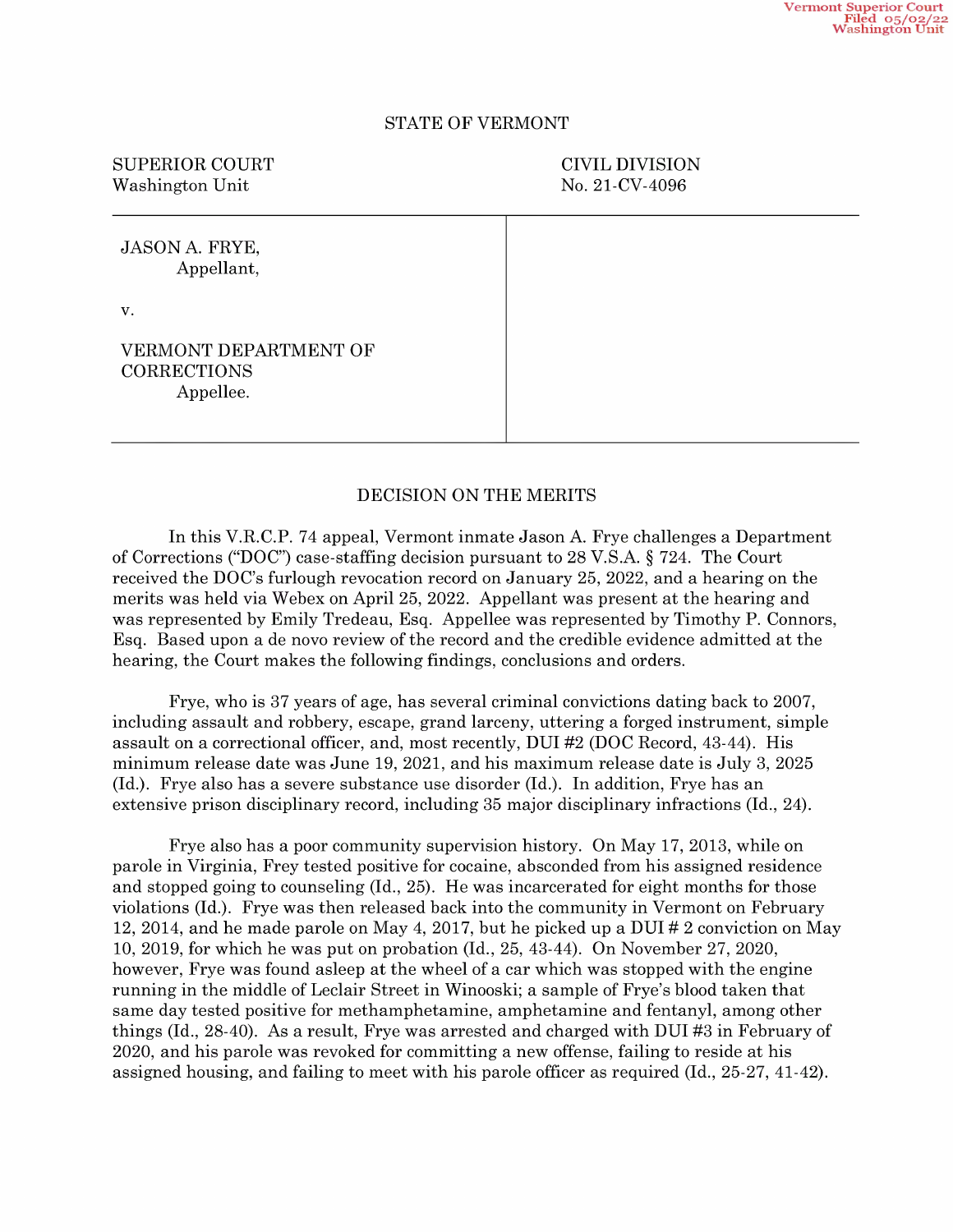In September of 2021, DOC released Frye to Valley Vista, a residential intensive substance abuse treatment facility in Bradford, Vermont (Id., 2, 6-7). Frye completed Valley Vista on October 1, 2021, and DOC then placed him on community supervision furlough, with instructions that he reside at RISE, a half-way house in Burlington, Vermont (Id., 15-19). Frye was given a number of other conditions that he also had to comply with while on furlough, including conditions that he not purchase, possess or consume any regulated drugs without a valid prescription, that he abide by an 8 p.m.-6 a.m. curfew, and that he report in person to his furlough officer on October 15, 2021 (Id.).

Four days later, on October 5, 2021, Frye tested positive for alcohol, cocaine, methamphetamines, and fentanyl, among other things, and, when asked about it by a RISE staff member, Frey told the staff member to "mind [his] own fucking business," and walked out the door, even though it was after curfew (Id., 2, 6-7). RISE immediately discharged Frye from its half-way house and reported Frye's relapse and discharge to his furlough officer (Id.). After walking out of RISE, Frye made no effort to report his whereabouts or doings to his furlough officer until November 30, 2021, when he turned himself in (Id.).

DOC found Frey guilty of having violated his furlough conditions, and his furlough was revoked (Id., 4-5). Following the revocation, DOC performed a "case staffing" to determine what the consequence should be for Frye's violation. DOC decided that he should receive "a two-year interrupt," which meant that Frye would have to serve another two years in prison before again being eligible for release on furlough (Id., 2). Frye contends that the two-year interrupt is excessive, and that his interrupt should be reduced, because he turned himself in, and because he had committed no new crimes or acts of violence while on furlough in the community. DOC contends that its decision should be affirmed.

DOC may release an inmate from prison and place him or her on community supervision furlough if the inmate has served his or her minimum sentence and agrees to comply with such conditions as DOC, in its sole discretion, deems appropriate. 28 V.S.A. § 723(a). The inmate's continuation on furlough is "conditioned on the offender's commitment to and satisfactory progress in his or her reentry program and on the offender's compliance with any terms and conditions identified by the Department." Id. §723(b). If the offender commits a "technical violation" (i.e., "a violation of conditions of furlough that does not constitute a new crime") that DOC believes warrants an "interruption" of the furlough, then DOC must hold "a Department Central Office case staffing review" to determine the length of the interrupt. Id. §724(b).

An offender whose community supervision furlough is revoked or interrupted for 90 days or longer has a right to appeal DOC's determination to the Superior Court under V.R.C.P. 74. The appeal must be "based on a de novo review of the record," the appellant "may offer testimony, and the Court, in its discretion and for good cause shown, "may accept additional evidence to supplement the record." Id. §724(c). Under the statute, "[t]he appellant shall have the burden of proving by a preponderance of the evidence that the Department abused its discretion in imposing a furlough revocation or interruption for 90 days or longer…." Id. Lastly, the statute provides:

> It shall be abuse of the Department's discretion to revoke furlough or interrupt furlough status for 90 days or longer for a technical violation,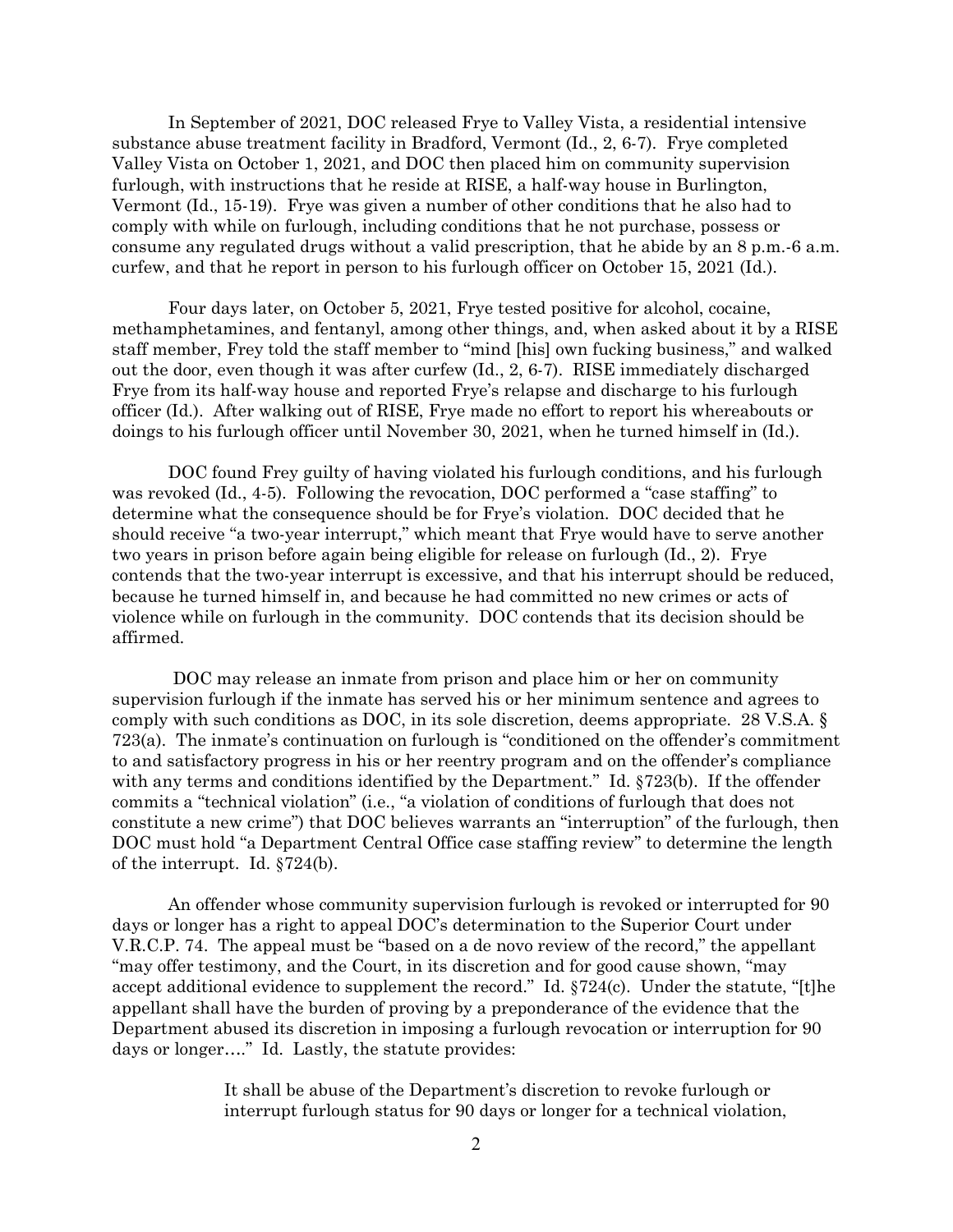unless:

(A). the offender's risk to reoffend can no longer be adequately controlled in the community, and no other method to control noncompliance is suitable; or

(B) the violation or pattern of violations indicate the offender poses a danger to others or to the community or poses a threat to abscond or escape from furlough.

## Id. §724(d)(2).

Given the record in this case, the Court cannot conclude that DOC abused its discretion in deciding to interrupt Frye's furlough status. This was his third failure at supervision in the community and his second time absconding from supervision. Moreover, he had relapsed, lost his assigned housing, and stopped reporting to his furlough officer just days after his release on furlough. Given Frye's criminal history, his resumption of drug use, as well as his failure to stay in touch with his furlough officer, it was reasonable for DOC to conclude that he could no longer be safely supervised in the community. As noted earlier, an inmate's continuation on furlough "is conditioned on the offender's commitment to and satisfactory progress in his or her reentry program and on the offender's compliance with any terms and conditions identified by the Department." 28 V.S.A. § 723(b). Moreover, the statute expressly provides that it is not an abuse of discretion for DOC to interrupt furlough status for 90 days or longer if "the offender's risk to reoffend can no longer be adequately controlled in the community, and no other method to control noncompliance is suitable...." Id.,  $\S 724(d)(2)(A)$ .

However, the Court agrees that a two-year interrupt is too long. Frye did not engage in any acts of violence or commit any new crimes while on community supervision furlough, and he voluntarily turned himself in, albeit some six weeks after missing his October 15th appointment. Moreover, Frye has proven that he can succeed in the community for a considerable length of time, given adequate support and supervision. In addition, the Court also notes that Frye's maximum release date is July 3, 2025. DOC should not wait until November of 2023 before attempting again to reintegrate him back into the community.

This case is analogous to Dennis v. Dept. of Corrections, Docket No. 21-CV-3510, Decision on the Merits (February 2, 2022) (reversing a two-year interrupt and imposing a one-year interrupt instead for failing at furlough for the third time, relapsing on cocaine and heroin, failing to do substance abuse treatment, and failing to stay in touch with his probation officer; court also noted that he would be maxing out in April of 2024, so DOC should not wait until September of 2023 before attempting again to reintegrate him back into the community). *See, also,* Sparks v. Dept. of Corrections, Docket No. 21-CV-2989, Decision on the Merits (December 30, 2021) (reversing a two-year interrupt and imposing a one-year interrupt instead for absconding for three months (second escape from furlough), relapsing on drugs, and failing at treatment and supervision; court also noted that he would be maxing out in July of 2025, so DOC should not wait until July of 2023 before attempting again to reintegrate him back into the community). If a one-year interrupt was appropriate in those cases, it is also appropriate in this case.